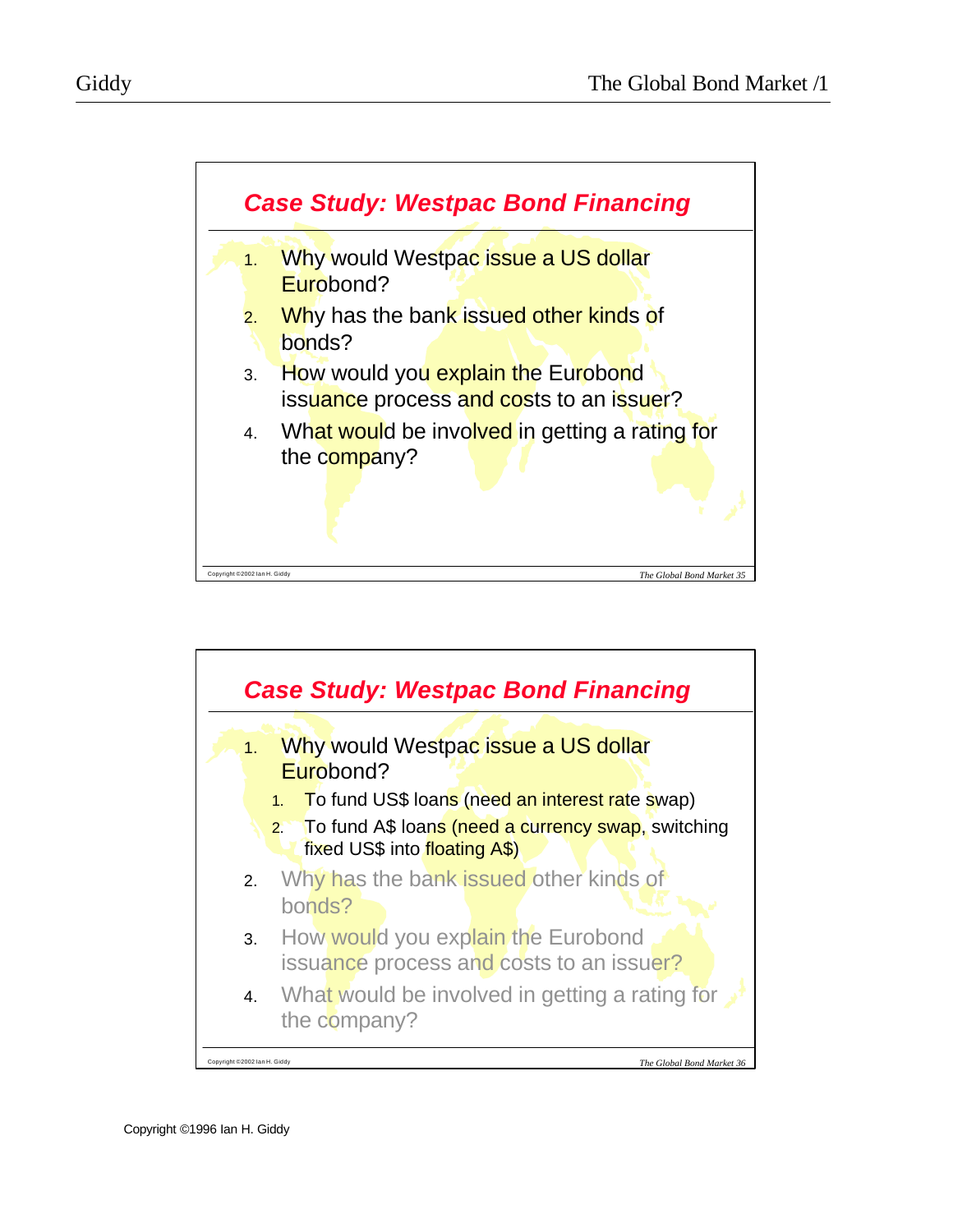

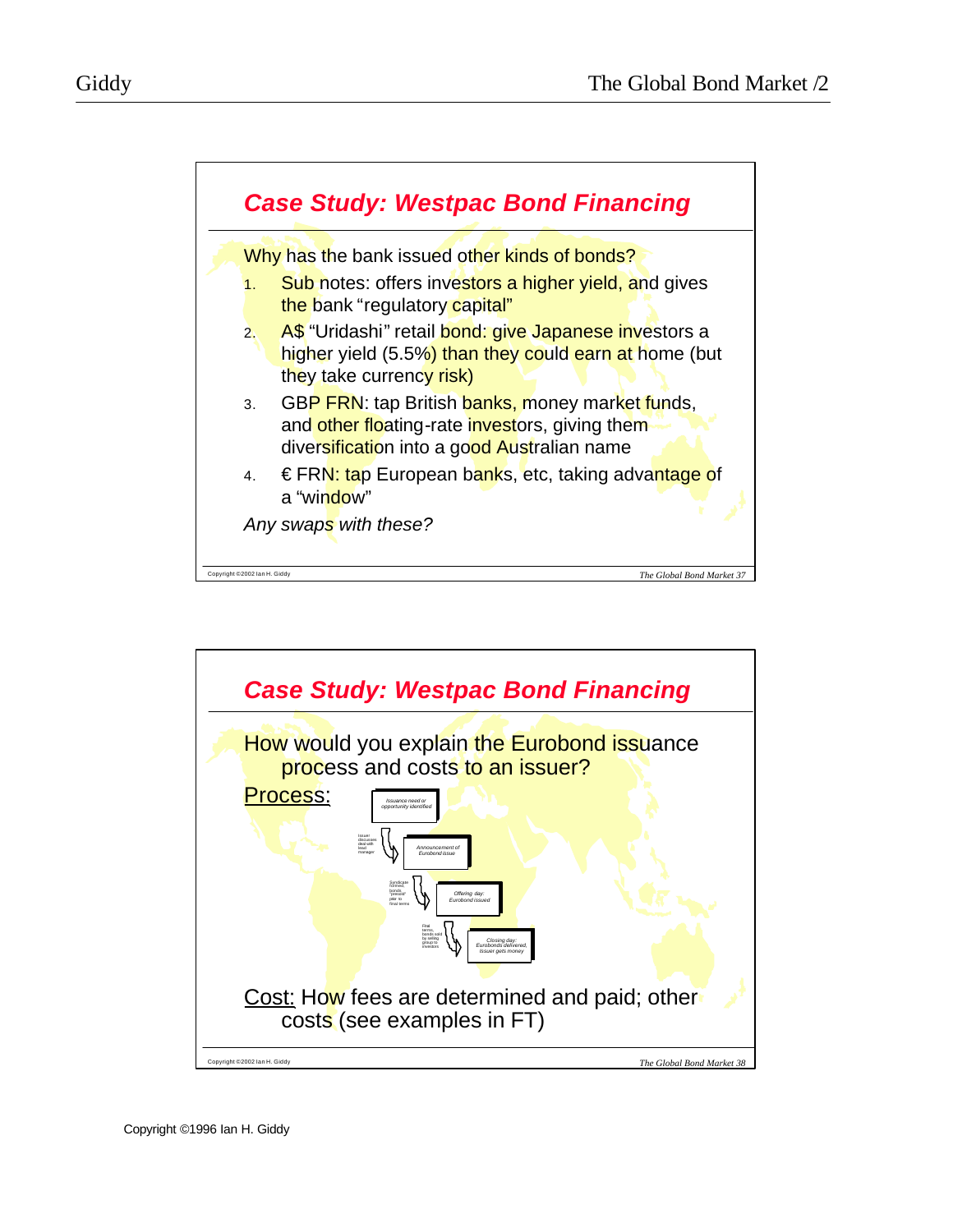

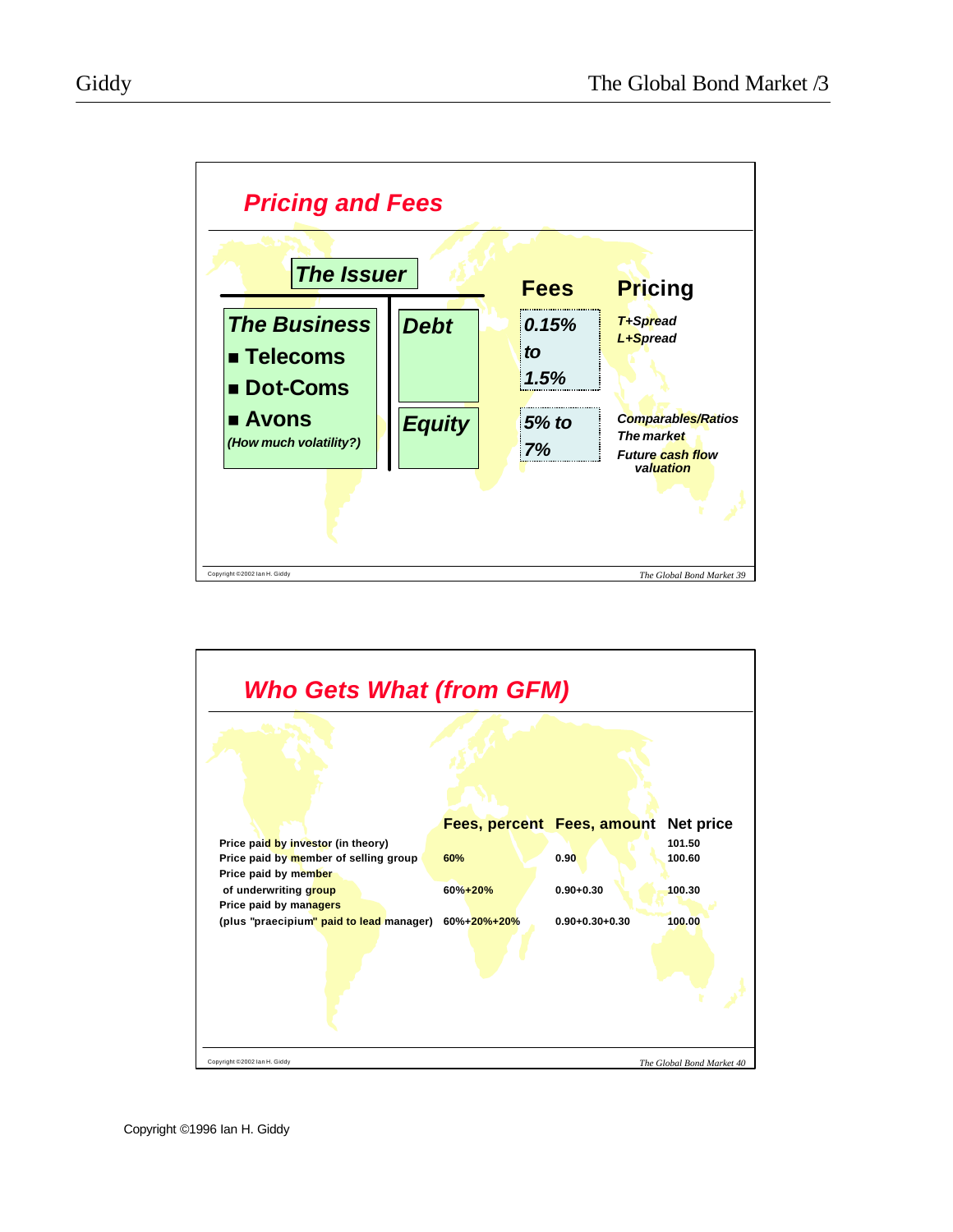

| Corporate bond spreads: basis points over Treasury curve |                  |                  |                |                |                 |                 |                 |
|----------------------------------------------------------|------------------|------------------|----------------|----------------|-----------------|-----------------|-----------------|
| Rating                                                   | 1 year           | 2 year           | 3 year         | 5 year         | 7 year          | 10 year         | 30 year         |
| Aaa/AAA                                                  | 40               | 45               | 50             | 60             | 74              | 85              | 96              |
| $Aa1/AA+$                                                | 45               | 55               | 60             | 70             | 84              | 95              | 106             |
| Aa2/AA                                                   | 55               | 60               | 65             | 75             | 89              | 105             | 116             |
| $Aa3/AA-$                                                | 60               | 65               | 70             | 85             | 99              | 117             | 136             |
| $A1/A+$                                                  | 70               | 80               | 90             | 105            | 119             | 142             | 159             |
| A2/A                                                     | 80               | 90               | 105            | 120            | 140             | 157             | 179             |
| $A3/A$ -                                                 | 90               | 100              | 110            | 130            | 150             | 176             | 196             |
| Baa1/BBB                                                 | 105              | 115              | 128            | 145            | 165             | 186             | 208             |
| Baa2/BBB                                                 | 120              | 130              | 140            | 160            | 180             | 201             | 221             |
| Baa3/BBB                                                 | 140              | 145              | 155            | 172            | 193             | 210             | 232             |
| Ba1/BB+                                                  | 225              | 250              | 275            | 300            | 325             | 350             | 440             |
| Ba2/BB                                                   | 250              | 275              | 300            | 325            | 350             | 385             | 540             |
| Ba3/BB-                                                  | 300              | 350              | 375            | 425            | 445             | 460             | 665             |
| $B1/B+$                                                  | 375              | 400              | 425            | 500            | 550             | 610             | 765             |
| B2/B                                                     | 450              | 500              | 550            | 625            | 670             | 710             | 890             |
| <b>B3/B-</b>                                             | 500              | 550              | 650            | 750            | 875             | 975             | 1075            |
| <del>Caa/CCC</del>                                       | <del>600 -</del> | <del>650  </del> | <del>800</del> | <del>900</del> | <del>1025</del> | <del>1150</del> | <del>1300</del> |